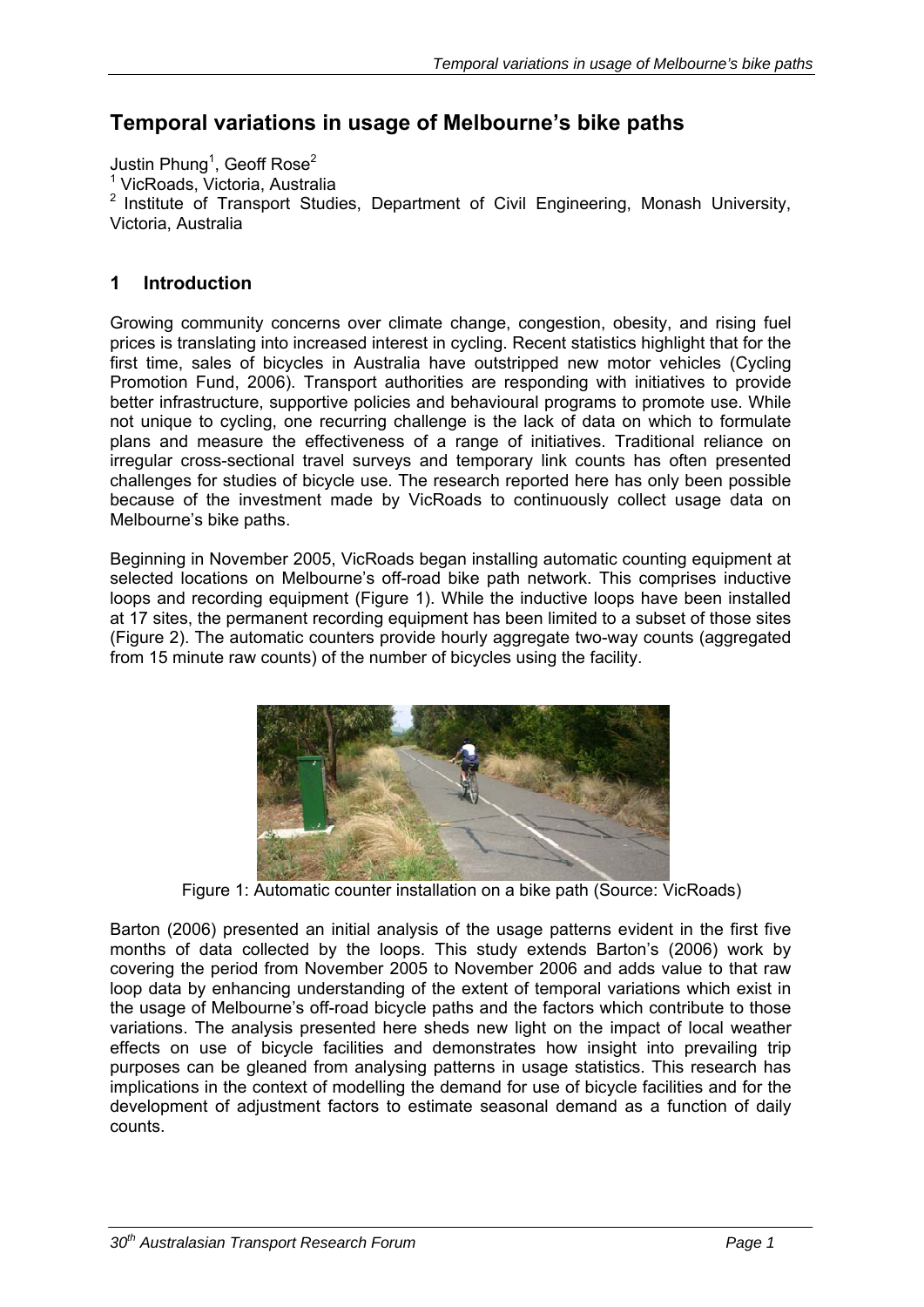

Figure 2: Automatic Counter Locations (Source: VicRoads)

The structure of this paper is as follows. Section 2 summarises existing knowledge about factors affecting variability in bicycle path use and highlights strengths and weaknesses of results reported in the literature. Section 3 quantifies the aggregate variability in usage of Melbourne's bike paths across facilities, days, weeks and months of the year, it also segments the trails on the basis of the distributions of bicycle traffic throughout the day. Section 4 enhances understanding of the factors contributing to that variability by calibrating and interpreting a multivariate demand model. The conclusions and research directions are presented in Section 5.

# **2 Factors affecting Bike Path Usage**

The level of bicycling in a city is a function of the bicycling infrastructure provided; the safety of bicycling on that infrastructure; the costs and levels of service provided by alternative transport modes; income levels; climate; city size, demographics and density of development, as well as the public image enjoyed by bicycling and the underlying attitude and culture in relation to bicycling (Pucher et al, 1999). Researchers have drawn on different types of data in order to understand the relative contributions of those different factors and this study focuses on only a subset of those factors.

Using census data from 42 US cities, Dill and Carr (2003) extended the analysis of Nelson and Allen (1997), to examine the factors which explain the extent of commuter cycling. Their aggregate analysis found that higher levels of bicycle infrastructure were positively and significantly correlated with higher rates of bicycle commuting (measured by the percentage of commuter trips undertaken by bicycle). Specifically each additional mile of on-street bicycle lane (per square mile) was found to result in about a one per cent increase in the share of commuter bicycling. Bicycle commuting was found to reduce with increasing car ownership. A significant weather effect was also identified with each additional day of rain (from historical average data) resulting in a reduction of 0.01 per cent in the percentage of commuter bicycle trips. In Dill and Carr's (2003) modelling, it was only the extent of on-street bicycle lanes which was significantly correlated with the extent of commuter cycling. They could not find a significant relationship with the extent of off-road paths.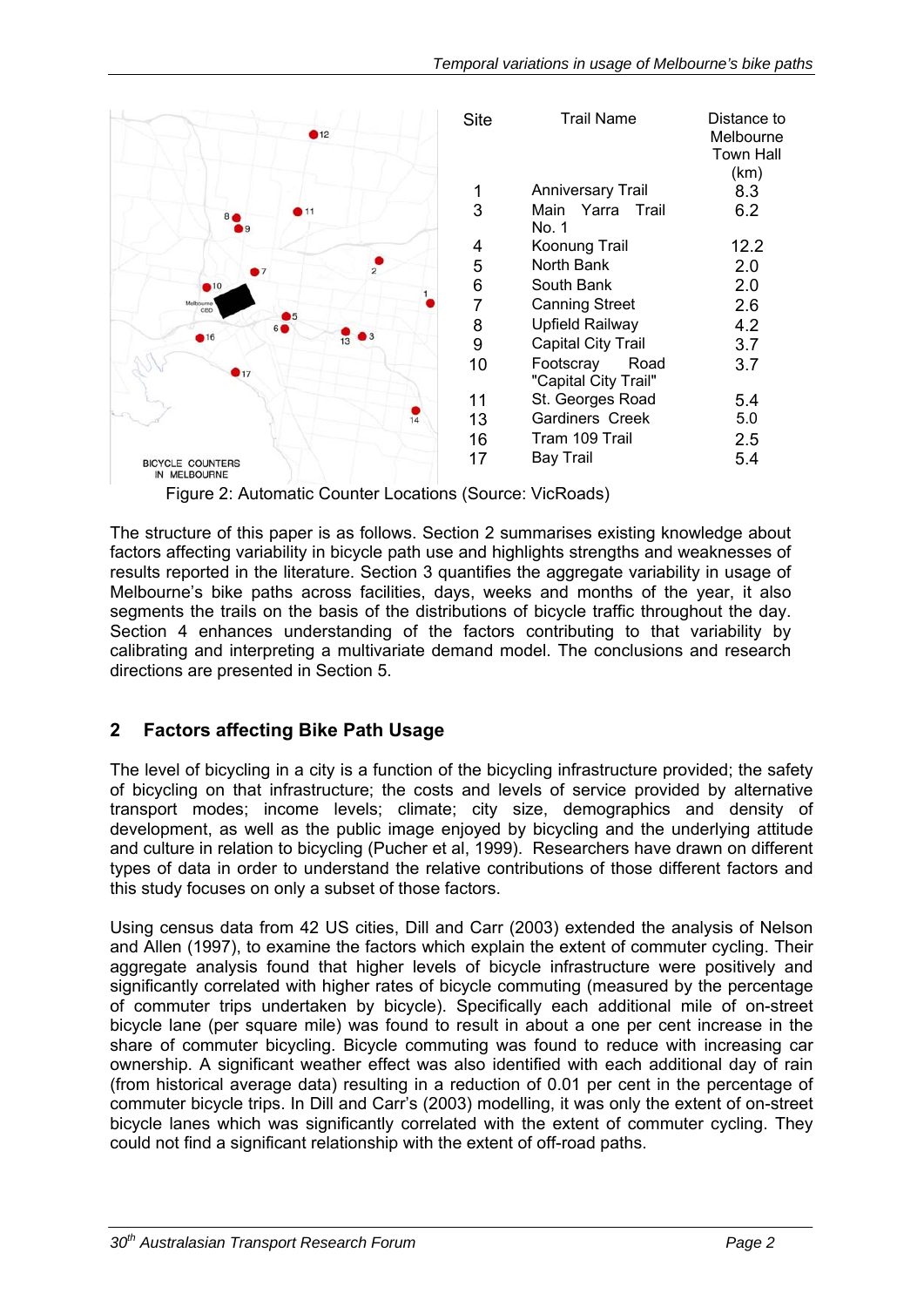There are mixed results reported in the literature about the extent to which the provision of off-road facilities encourages commuter bicyclists. Aultman-Hall et al (1997), drawing on a disaggregate survey of commuter cyclists route choices found that high-quality direct off road paths were used infrequently by commuter cyclists in Guelph (Canada). In contrast, Gutttenplan and Patten (1995) report results from the Baltimore-Washington area in the USA where 45 per cent of respondents in a survey indicated they used off-road trails primarily for transportation which covered commuting to work, school or shopping. Of course it is not only the nature of the bicycle facilities but the extent to which they provide a connected network suitable for accessing activity centres which will govern their use.

Keay (1992) collected observational data on cyclist volumes, classified by gender, during one hour periods on weekends over a 40 month period. His surveys providing a time series of 164 survey days of data which were then correlated with rainfall and temperature data recorded during the observational surveys. Scattergram plots confirm that higher rainfall reduced cyclist volumes however, while slight rain reduced the number of female cyclists by half, the decline in male cyclists was delayed until there was appreciable rainfall. Keay also noted a decline in cyclist numbers at temperatures greater than 30C and less than 10C, and at wind speeds greater than 50 km/h, although he acknowledged that further data was required to confirm the statistical significance of those relationships.

Nankervis (1999) reported results of a pilot study conducted in Melbourne where a survey was used to examine the effects of weather and climate on bicyclists' decisions to commute to three Melbourne universities over the course of the year. The small sample size (less than 50 respondents), and the fact that a cross sectional survey was employed rather than a time series or panel survey, suggests that caution should be exercised when interpreting the results. Only weak statistical associations could be found between weather/climate and the level of cycling although a decrease in cycling was observed over the winter months. Heavy rain was found to be the largest weather deterrent for cyclists with 67 per cent of respondents indicating they will not ride under those conditions. Nearly all (90 per cent) of those who would not ride indicated they would use an alternative mode with the remainder indicating they simply wouldn't make the trip. In contrast light rain or low temperatures resulted in clothing changes and high temperatures or wind made no impact on the travel decisions of 70 to 80 percent of regular riders. Commuting by bicycle decreased towards the end of the working week. Nankervis speculated that reflected after work social activities at the end of the week which prompted the use of other modes.

More recently, Burke et al (2006) highlighted that our understanding of the impact of climatic conditions on non-motorised demand is not well advanced. There is broad recognition that demand for those modes has a 'seasonal' dimension, and as cited in Burke et al (2006), 'bad weather' is often nominated as a reason for not walking or cycling (Martin and Carlson, 2005; National Highway and Traffic Safety Administration and Bureau of Transportation Statistics, 2003). Hahn and Craythorn (1994) identified reduced walking and cycling trip-making due to diminishing daylight availability. Burke et al (2006) examined the impact of climate (temperature, humidity, rainfall and hours of daylight) and topography (specifically variation in elevation) on walking trips in Brisbane. They found that walking trip rates per person per day did not vary as a function of changes in daylight availability, rainfall, temperature, humidity or local topography. However, that study relied on cross-sectional survey data and the results may be a reflection of the relatively limited variability in the explanatory variables (particularly climate) measured over a survey period spanning late 2003 to early 2004.

Drawing on the rich time series data base provided by the VicRoads bicycle path loop counters, the results presented in the following section provide insight into the variability in bicycle path usage. By correlating the usage data with climate information it is then possible to identify factors which contribute to that variability.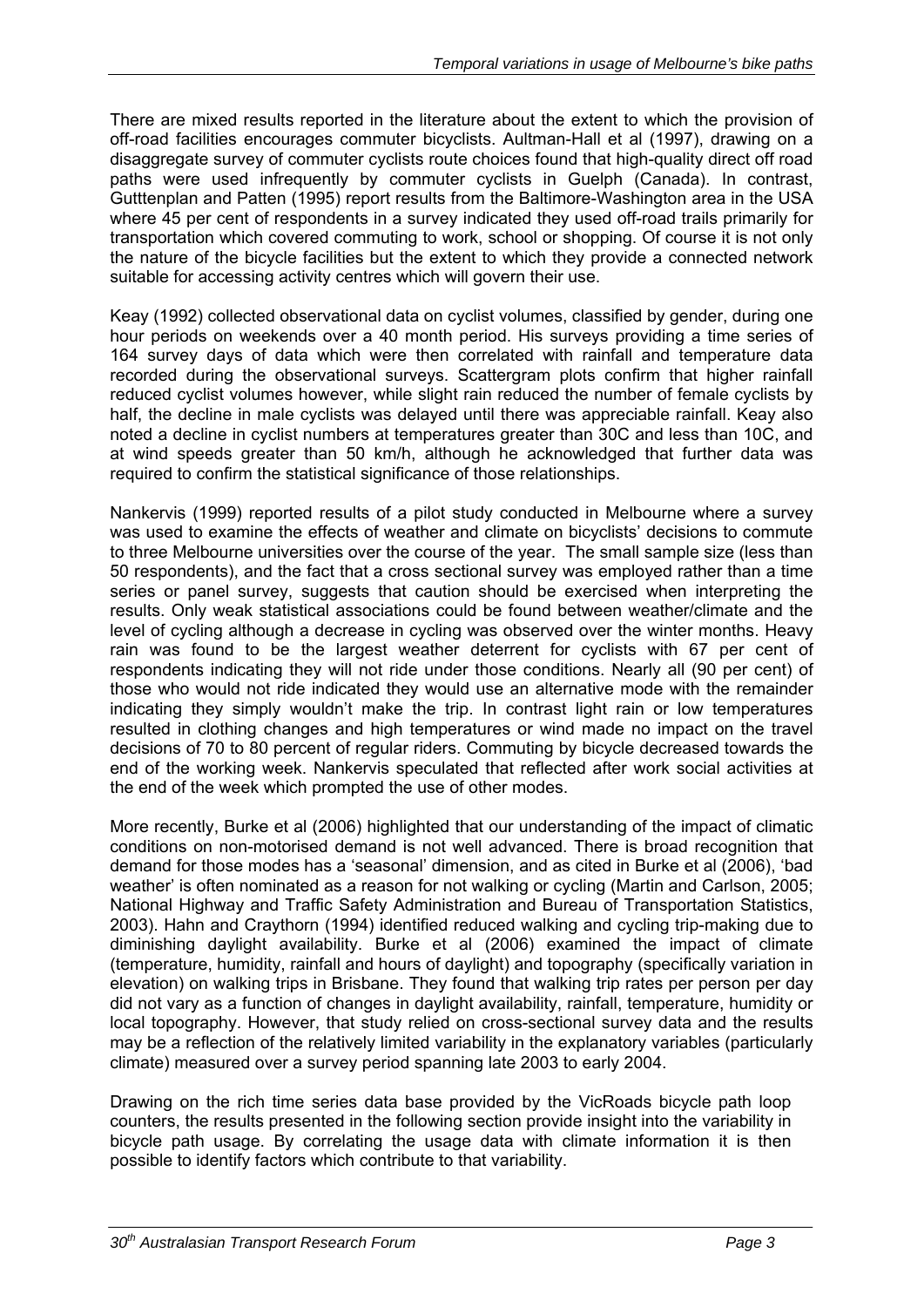# **3 Variability in use of Melbourne's off-road bicycle paths**

Usage variability can be examined:

- across paths,
- by time of day,
- by day of week, and
- by month of year.

The loop data provides a basis for quantifying the underlying variability in bicycle path usage. In this section we illustrate the extent of the underlying variability while in the following section we examine the factors contributing to that variability. The dataset on which this analysis is based consists of time series of hourly volume data from the 13 sites covering a period of approximately one year. Missing data was present in the dataset, but accounted for only about 13% of the total hourly observations, and did not adversely affect our ability to examine the underlying relationships.

#### **3.1 Variability in usage across paths**

The Average Annual Daily Traffic (AADT) provides a measure of the variability in usage across the paths. AADT values for each counter location, computed for weekdays, and weekends and public holidays are shown in Table 1.

> Table 1: Average Annual Daily Traffic across sites Average Annual Daily Traffic (AADT)

|                           |          |          |          | Ratio of |
|---------------------------|----------|----------|----------|----------|
|                           |          |          |          | Weekday  |
|                           |          |          |          | to       |
|                           |          |          |          | Weekend  |
|                           |          |          | Weekends | & Public |
|                           |          |          | & Public | Holiday  |
| Site                      | All days | Weekdays | Holidays | volumes  |
| <b>Anniversary Trail</b>  | 251      | 204      | 341      | 0.60     |
| <b>Bay Trail</b>          | 1106     | 973      | 1359     | 0.72     |
| Koonung Trail             | 450      | 386      | 583      | 0.66     |
| Main Yarra Trail          | 456      | 365      | 620      | 0.59     |
| <b>Canning Street</b>     | 1247     | 1577     | 619      | 2.55     |
| <b>Capital City Trail</b> | 603      | 666      | 483      | 1.38     |
| <b>Footscray Road</b>     | 1065     | 1215     | 782      | 1.55     |
| <b>Gardiners Creek</b>    | 1576     | 1741     | 1290     | 1.35     |
| North Bank                | 1722     | 1895     | 1404     | 1.35     |
| South Bank                | 884      | 975      | 713      | 1.37     |
| St. Georges Road          | 663      | 799      | 411      | 1.94     |
| Tram 109                  | 602      | 647      | 516      | 1.25     |
| <b>Upfield Railway</b>    | 450      | 529      | 301      | 1.76     |

The first four sites (the Anniversary, Bay, Koonung and Main Yarra Trails) have more riders on weekends and public holidays than weekdays (at a ratio of 2:3) whereas the remaining sites exhibit the exact opposite pattern with a ratio of about 3:2. This result suggests that there are two groupings of paths. Austroads (1999) classifies off-road paths based on their functionality; one type is to cater for commuter cyclists and the other for recreational riding. The first group of sites have a "Recreational Trail" character since usage is approximately 50 per cent higher on weekends and public holidays than on weekdays. The second group can be characterised as "Commuter Trails" since their highest volumes are on weekdays. The basis for this segmentation of the trails into two distinct types is examined in greater detail in the sections which follow.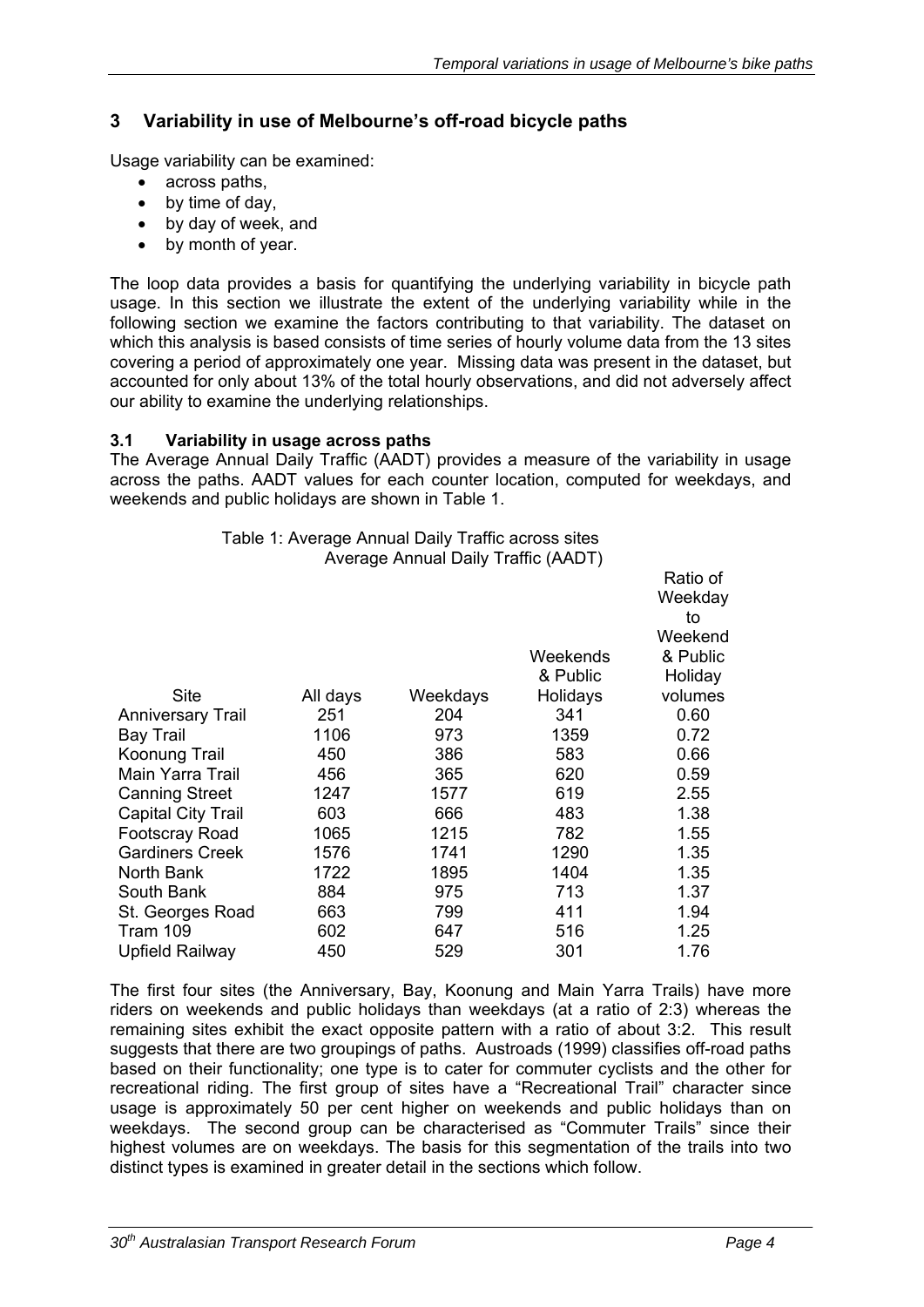### **3.2 Variability in use by time of day and day of week**

Cyclist volumes not only vary across sites as seen in the previous section, but they also vary by time of day. To illustrate the difference an indexed volume is used for each site, with 100 equalling the 24 hour average. This gives a clearer comparison of the time of day variability across sites over the use of aggregate volumes, which were discussed in the previous section. Figures 3 and 4 highlight the differences across groups. These figures were created by aggregating all the sites within the particular grouping to create a volume weighted average profile for the two types of paths for both weekdays and weekends. The variation within group was minimal so these figures provide a reliable indication of the extent of hourly variation across path types.



Figure 3: Weekday Profile



Figure 4: Weekend Profile

Figure 3 highlights that usage of the commuter trails exhibit two very distinct peaks on weekdays and a substantial drop in volumes during the off-peak. Recreational trails have two less pronounced peaks. Weekend profiles, illustrated in Figure 4, are indistinguishable implying that both commuter and recreational paths cater for recreational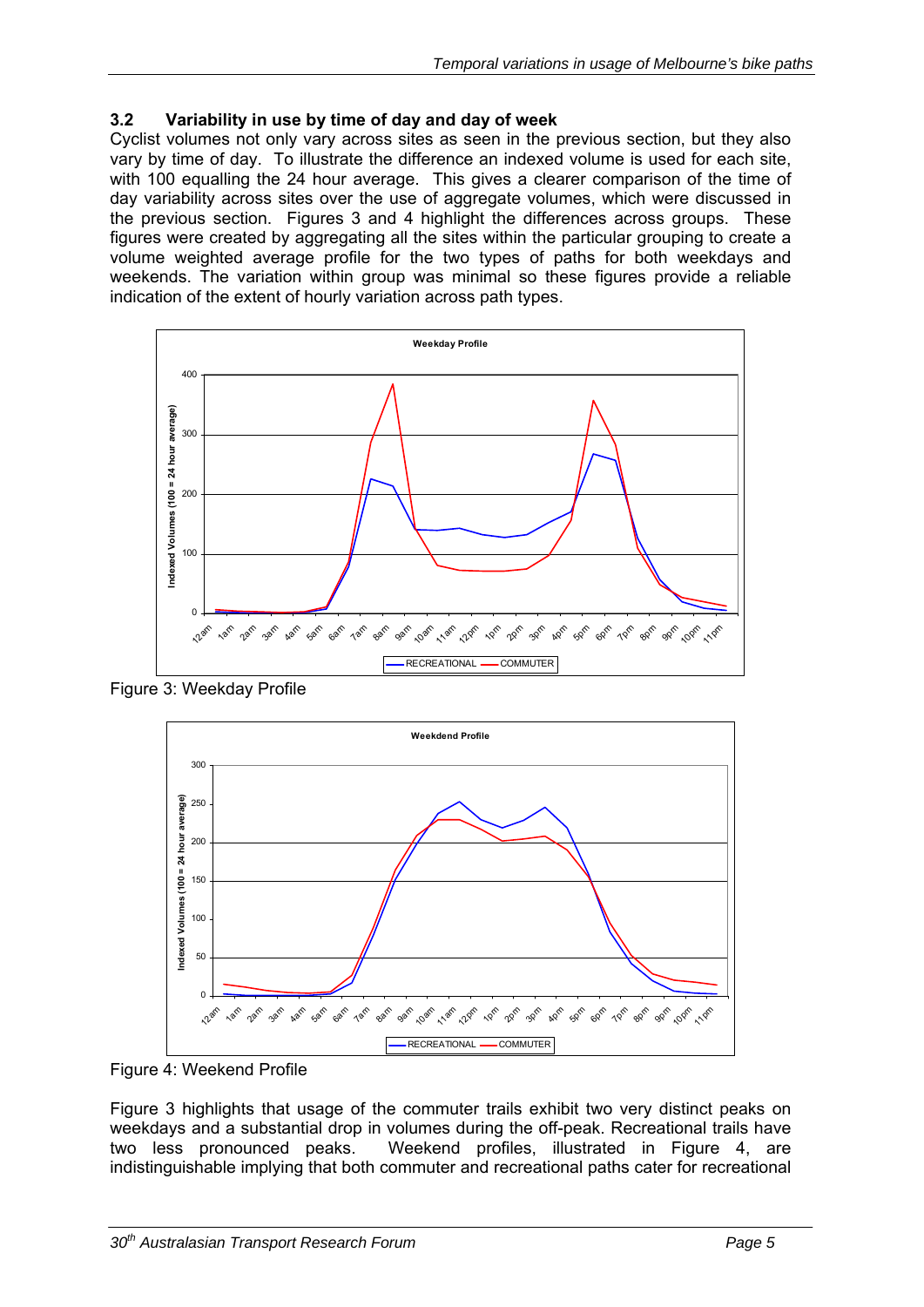riding at that time. Using this data time of day (TOD) conversion factors can be computed to enable practitioners who undertake manual bicycle counts at any particular time of the day to approximate the volumes outside of their survey period. Those conversion factors are shown in Tables 2 and 3. In those tables, 'AM', 'PM' and 'Off Peak' refer to weekdays, and 'Night' refers to both weekday and weekend night-time. To illustrate the application of these factors, consider a short term count conducted on a weekday during the AM peak which was used to calculate an average hourly flow on a commuter trail. Using the values shown in Table 3, the weekend hourly flow could then be estimated as 54 per cent of that hourly flow and the off-peak weekday flow as 26 per cent of that hourly flow.

|                                                                  |               | Table 2: TOD Conversion Factors (Recreational Trails) |          |                       |         |       |
|------------------------------------------------------------------|---------------|-------------------------------------------------------|----------|-----------------------|---------|-------|
|                                                                  |               |                                                       |          | TIME OF SURVEY        |         |       |
|                                                                  |               |                                                       |          | (RECREATIONAL TRAILS) |         |       |
|                                                                  |               | <b>AM Peak</b>                                        | Off Peak | <b>PM Peak</b>        | Weekend | Night |
| AM Peak<br>CONVERSION<br>Off Peak<br>PM Peak<br>Weekend<br>Night | $(7AM - 9AM)$ | 1.00                                                  | 1.59     | 0.95                  | 1.14    | 13.05 |
|                                                                  | $(9AM - 4PM)$ | 0.63                                                  | 1.00     | 0.60                  | 0.72    | 8.21  |
|                                                                  | $(4PM - 7PM)$ | 1.05                                                  | 1.68     | 1.00                  | 1.21    | 13.76 |
|                                                                  | $(7AM - 7PM)$ | 0.87                                                  | 1.39     | 0.83                  | 1.00    | 11.41 |
|                                                                  | $(7PM - 7AM)$ | 0.08                                                  | 0.12     | 0.07                  | 0.09    | 1.00  |

### Table 3: TOD Conversion Factors (Commuter Trails)

|            |                           |                   |          | TIME OF SURVEY |         |       |  |  |  |  |  |
|------------|---------------------------|-------------------|----------|----------------|---------|-------|--|--|--|--|--|
|            |                           | (COMMUTER TRAILS) |          |                |         |       |  |  |  |  |  |
|            |                           | <b>AM Peak</b>    | Off Peak | PM Peak        | Weekend | Night |  |  |  |  |  |
| CONVERSION | AM Peak<br>$(7AM - 9AM)$  | 1.00              | 3.86     | 1.26           | 1.84    | 15.06 |  |  |  |  |  |
|            | Off Peak<br>$(9AM - 4PM)$ | 0.26              | 1.00     | 0.33           | 0.48    | 3.91  |  |  |  |  |  |
|            | PM Peak<br>$(4PM - 7PM)$  | 0.79              | 3.05     | 1.00           | 1.45    | 11.93 |  |  |  |  |  |
|            | Weekend<br>$(7AM - 7PM)$  | 0.54              | 2.10     | 0.69           | 1.00    | 8.20  |  |  |  |  |  |
|            | Night<br>$(7PM - 7AM)$    | 0.07              | 0.26     | 0.08           | 0.12    | 1.00  |  |  |  |  |  |

### **3.3 Variability in use by month of year**

Figures 5 and 6 show the trends in monthly weekday and weekend volumes respectively. There is a difference between the commuter and recreational trails during the week but little difference on weekends. There is a clear decline over the winter months in the middle of the year. For commuter routes on weekdays the peak ridership months typically record cyclist volumes around 65 per cent higher than in the winter months while for the recreational routes the summer time volumes are about 130 per cent higher than during the winter months. On the weekends, the ridership during the peak months is about twice the winter volumes. The weekend volumes begin to pick up noticeably from around August but the weekday volumes show a more gradual increase towards the end of the year. Knowledge about the variability in ridership by month of the year is important for adjusting counts to the appropriate month. That is particularly useful in the context of cycling estimates based on the ABS Census, which is conducted every 5 years in August.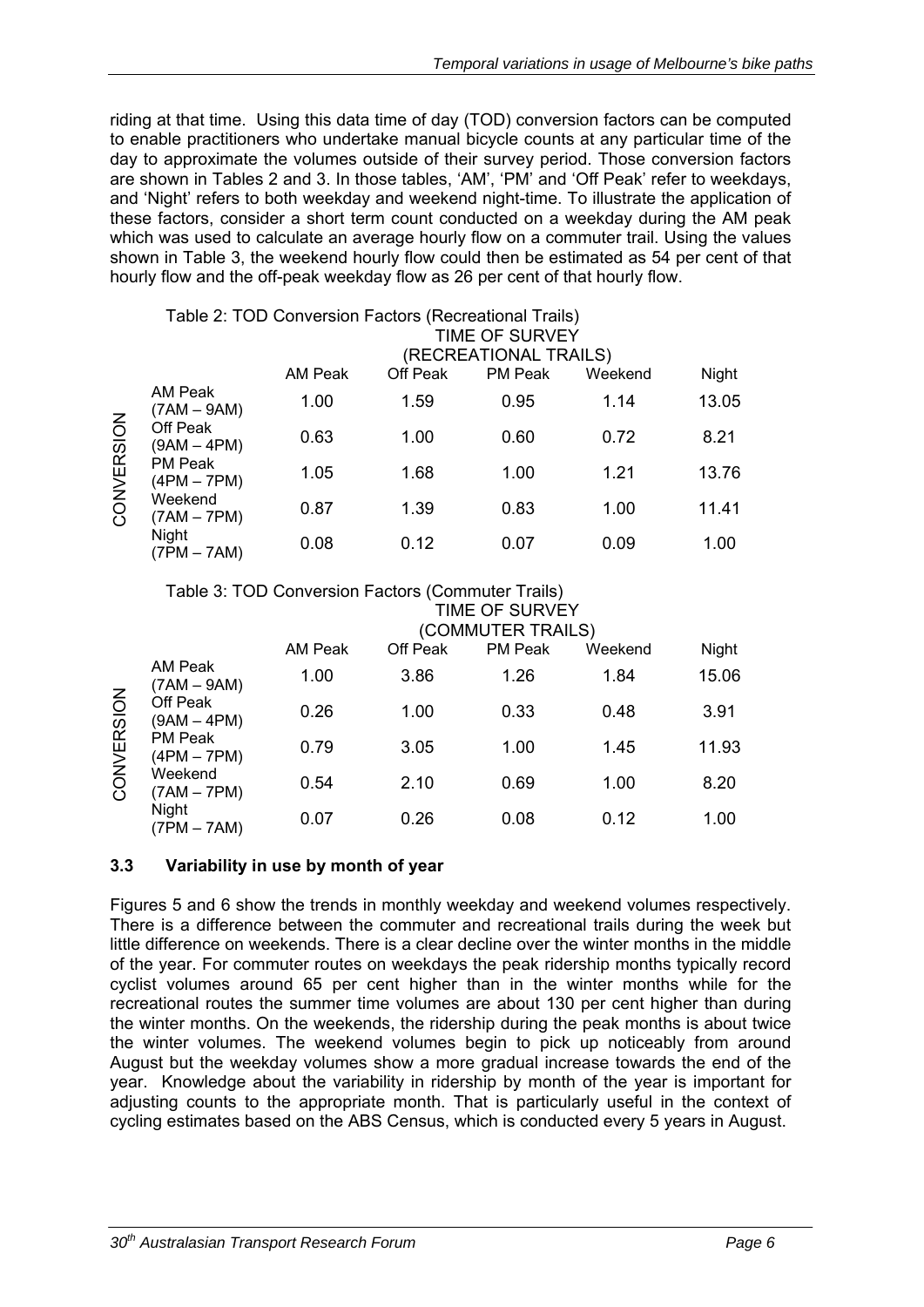

Figure 5: Average Weekday volumes over the year



Figure 6: Average Weekend volumes over the year

# **4 Explaining differences in bike path usage**

In this section we seek to identify factors contributing to variability in usage and also to assess the extent to which the usage of different paths is similar or different with respect to those factors.

### **4.1 Modelling Framework**

To examine the factors contributing to the variations in bicycle path usage, a multivariate modelling approach is adopted. The model seeks to predict the daily bicycle volume at a particular location as a function of a range of explanatory variables. The inclusion of the explanatory variables provides insight into the effect of:

- time based growth
- public holidays
- rainfall
- the hours of sunlight over the day
- temperature
- humidity
- wind speed and
- the day of week.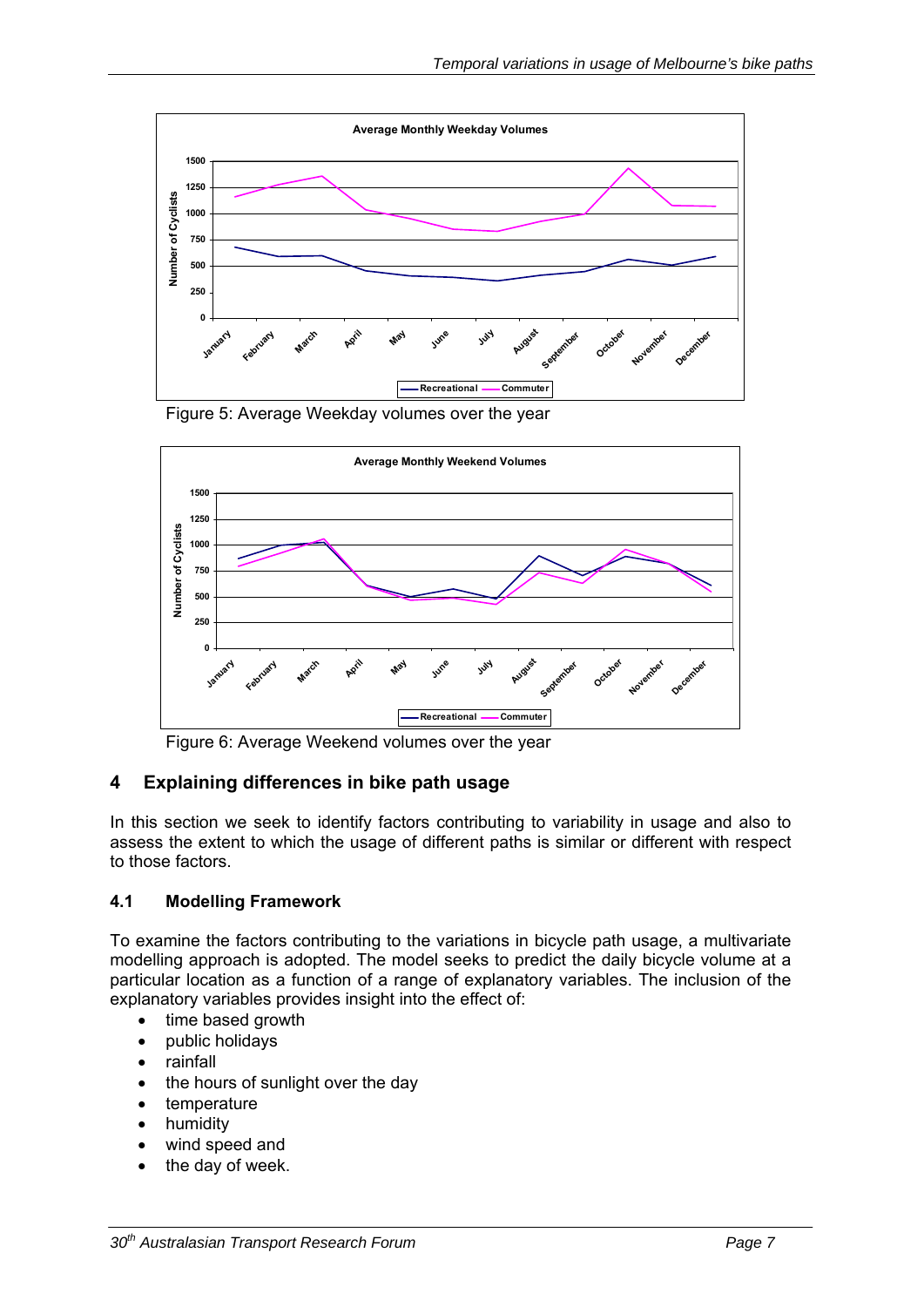The model comprises a set of 13 equations, each one predicting the daily bicycle volume for one of the 13 locations on the off-road paths where the automatic data collection equipment is installed. A log-linear formulation is used where the log of the daily bicycle volume is the dependent variable in a linear regression model which incorporates the explanatory variables. The system of equations is summarised as follows:

$$
\log_e(Q_{it}) = \alpha_i + \beta_{iTIME} TIME_t + \beta_{iPUB} PUB_t + \sum_{j=1}^2 \beta_{iRAIN,j} RAIN_{jt} + \beta_{iSUN} SUN_t + \sum_{m=1}^2 \beta_{iATEMP,m} ATEMP_t^m + \sum_{k=1}^3 \beta_{iWIND,k} WIND_{kt} + \sum_{n=1}^6 \beta_{iDOW,n} DOW_n + \varepsilon_{it} \forall i, t
$$
\n(1)

where;

 $Q =$  daily bicycle volume

 $i =$  site index

 $t = time$  index

TIME = time based growth, given in percent per day, easily translated into yearly growth by multiplying by 365 days.

| PUB = public holiday coded as $\begin{cases} 0 & \text{not a public holiday} \\ 1 & \text{is a public holiday} \end{cases}$ |                           |  |  |  |  |
|-----------------------------------------------------------------------------------------------------------------------------|---------------------------|--|--|--|--|
|                                                                                                                             | no rain $< 0.2$ mm        |  |  |  |  |
| RAIN = rainfall categorised as $\begin{cases} \text{light rain} < 10.0 \text{mm} \end{cases}$                               |                           |  |  |  |  |
|                                                                                                                             | heavy rain $\geq 10.0$ mm |  |  |  |  |

The Bureau of Meteorology (2007) defines a rain day to be one with at least 0.2mm of rainfall. The 10.0mm threshold value was chosen arbitrarily, based on the fact that that Bureau of Meteorology produces statistics on the number of rain days with falls greater than 1, 10 and 25mm. Over the time period considered by this analysis, Melbourne was in the grip of a drought and consequently there are fewer incidences of heavy rain. The RAIN variable is coded as two dummy variables for light and heavy rain with the base case (i.e. both RAIN dummies equal to zero) corresponding to "no rain". The reasoning behind the categorisation of the RAIN variable as opposed to using it as a continuous variable is that cyclists will not feel incremental changes in the amount of rainfall; rather the effect would be "stepped" as suggested by the results described earlier from Keay (1992) and Nankervis (1999).

SUN = hours of sunshine

ATEMP = apparent temperature in degrees Celsius (described in more detail below)

WIND = arithmetic mean of the 9am and 3pm wind speeds, categorised according to Bureau of Meteorology (2007) definitions:

 WIND categorised as ⎪ ⎩ strong winds 40 - 62 kph  $\frac{1}{2}$  $\overline{\phantom{a}}$  $\int$  fresh winds 30 - 39 kph  $\int$  light winds ≤19 kph moderate winds 20 - 29 kph

The WIND variable is coded as three dummy variables for moderate, fresh and strong wind with the base case (i.e. all WIND dummies equal to zero) corresponding to "light winds.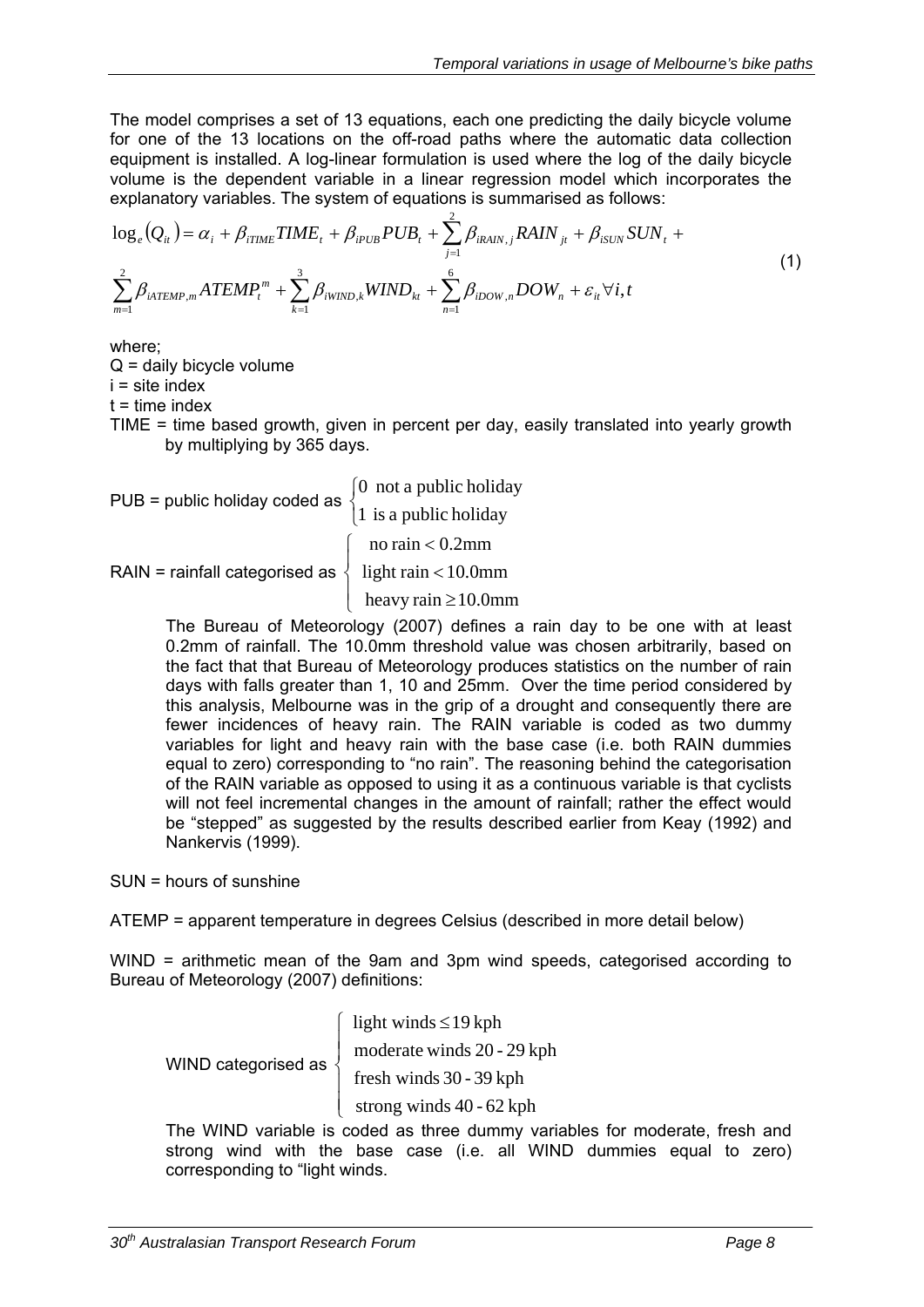DOW = day of week, to allow for variations between different days of the week. The DOW variable is coded using six dummy variables (Monday through Saturday) with the base case (i.e. all DOW dummies equal to zero) corresponding to Sunday.

The advantage of the log-linear formulation (Equation 1) is that the coefficients of the continuous variables are directly interpretable as the percentage change in the dependent variable (daily bicycle volume) as a function of a change in the explanatory variable. For example, a coefficient of 0.05 on the hours of sunlight variable would imply that an additional hour of sunlight would increase daily bicycle volume by 5 per cent. However, interpretation of the categorical dummy variables is not straightforward. Halvorsen and Palmquist (1980, as cited by Gujariti, 2003) suggest taking the anti-log of the coefficient

and subtracting one to obtain the percentage effect, i.e.  $\epsilon$ effect  $=e^{\hat{\beta}}-1$ . In addition, interpretation is relative to the base case. For example, coefficient of -0.50 for Monday would be interpreted as volumes on any given Monday are 39% less than that of Sunday and not simply 50% less.

The effect of temperature, humidity and wind cannot be isolated individually, as people will perceive temperature as the apparent temperature rather than the actual air temperature, (Bureau of Meteorology, 2007). Most common forms of apparent temperature only take into account the effects of humidity on air temperature, such as the HUMIDEX used in Canada and the Heat Index used in the United States. Burke et al (2006) used the Canadian HUMIDEX when examining the effect of climate on the propensity to walk in Brisbane. In Australia, the Bureau of Meteorology (2007) uses apparent temperature, which also takes into account the effects of wind speed (the wind chill factor), defined as follows:

$$
ATEMP = T + 0.33 \left[ 6.105 e^{\left(\frac{17.27T}{237.7 + T}\right)} \times 0.01H \right] - 0.7W - 4.0
$$
 (2)

 $T =$  air temperature in degrees Celsius, in this modelling context, it is the arithmetic mean of the maximum, 9am and 3pm daily temperatures. This is to give a more overall estimate of the air temperature during the day when the majority of cycling trips occur. Note that air temperature is the reported temperature (Bureau of Meteorology, 2007).

 $H =$  relative humidity  $(%)$ 

W = wind speed (m/s), it is derived using the arithmetic mean of the 9am and 3pm wind speeds.

Wind is likely to have two effects on bicyclists. The first, as discussed before, is an indirect effect on the perceived temperature. Wind effects are particularly significant at lower air temperatures and that is likely to discourage cyclists and be associated with lower volumes. The second is a direct effect, and in the context of cyclists, stronger winds will inevitably create a bigger challenge, particularly for those riding into the wind which may deter some less experienced or determined cyclists from riding.

# **4.2 Modelling Results**

The modelling results are presented in Table 4, which identifies the estimated coefficients and the shading highlights coefficients which were insignificant at the 5% level. Goodness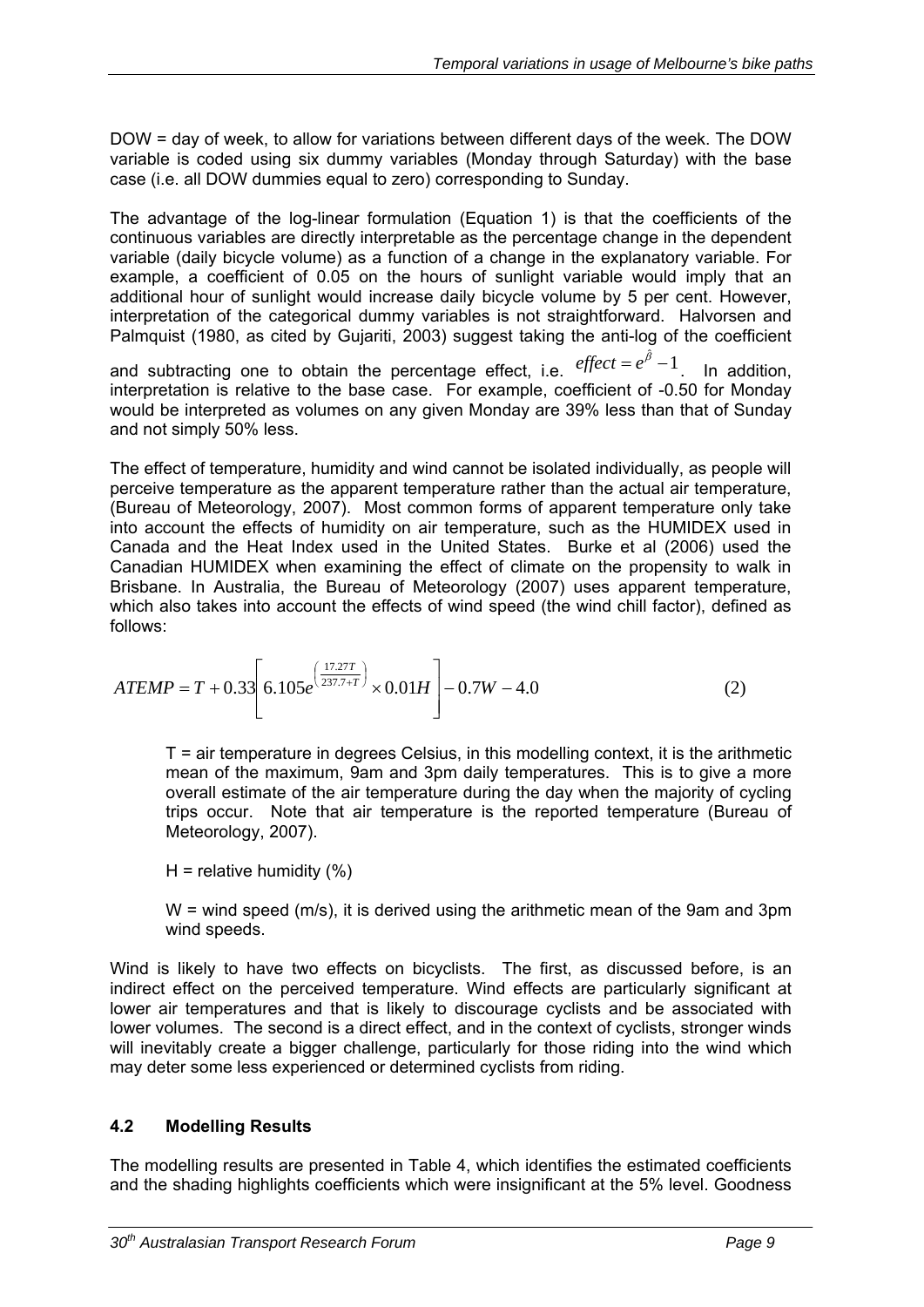of fit for OLS regression is typically given by the Coefficient of Determination (R2), it measures the amount of variation in the response variable accounted for by the set of explanatory variables. Within the system of equations the associated R2 ranges from 0.528 (Anniversary Trail) to 0.866 (Canning Street). We now examine the effect of each of the explanatory variables.

#### 4.2.1 Time based growth

Of the thirteen locations, only five experienced statistically significant growth during the period of analysis. The increase in the usage of these paths ranged from 10 to 20% per annum. These five paths in ascending order of growth are: Upfield Railway Trail (10.9% p.a.), Capital City Trail (13.2% p.a.), Main Yarra Trail (14.0% p.a.), Canning Street (16.2% p.a.) and St. George's Road (19.4% p.a.). St. George's Road may have experienced a greater growth because of its high connectivity with the on-road facilities, offering cyclists a higher degree of route flexibility.

#### 4.2.2 Public Holidays

For sites classified as commuter trails, the public holiday variable was negative and statistically significant in all equations. For sites classified as recreational trails, the public holiday variable was generally positive and significant except in the case of the Main Yarra Trail and the Bay Trail. For sites classified as commuter trails, this variable was significant and negative across all trails, which implies that on public holidays, commuter trails recorded reductions in daily volumes ranging from 19 per cent to 52 per cent. In contrast, recreation trails typically experience higher volumes on public holidays particularly the Koonung trail where public holidays lift daily bicycle volumes by about 37 per cent.

#### 4.2.3 Day of the week

Figures 7 and 8 show the change in volumes over the course of a week to that of Sunday (the reference day used in the models) for both recreational and commuter trails. Recreational trails and commuter trails exhibit very different usage patterns throughout the course of the week. Recreational routes experience higher volumes on weekends than weekdays with the highest on Sundays and lowest on Fridays. This would be expected as the majority of usage on recreational trails would be on the weekend. One trait which is shared by all trails is that Saturday volumes are lower than Sunday volumes.

Commuter trails exhibit the exact opposite with weekday volumes up to 200% higher than weekend volumes. Cyclist volumes peak on Tuesdays and decline throughout the week with a significant decline in cyclists on Fridays. As noted earlier, Nankervis (1999) speculate that this may be due to social activities after work which results in cyclists using an alternative mode of transport.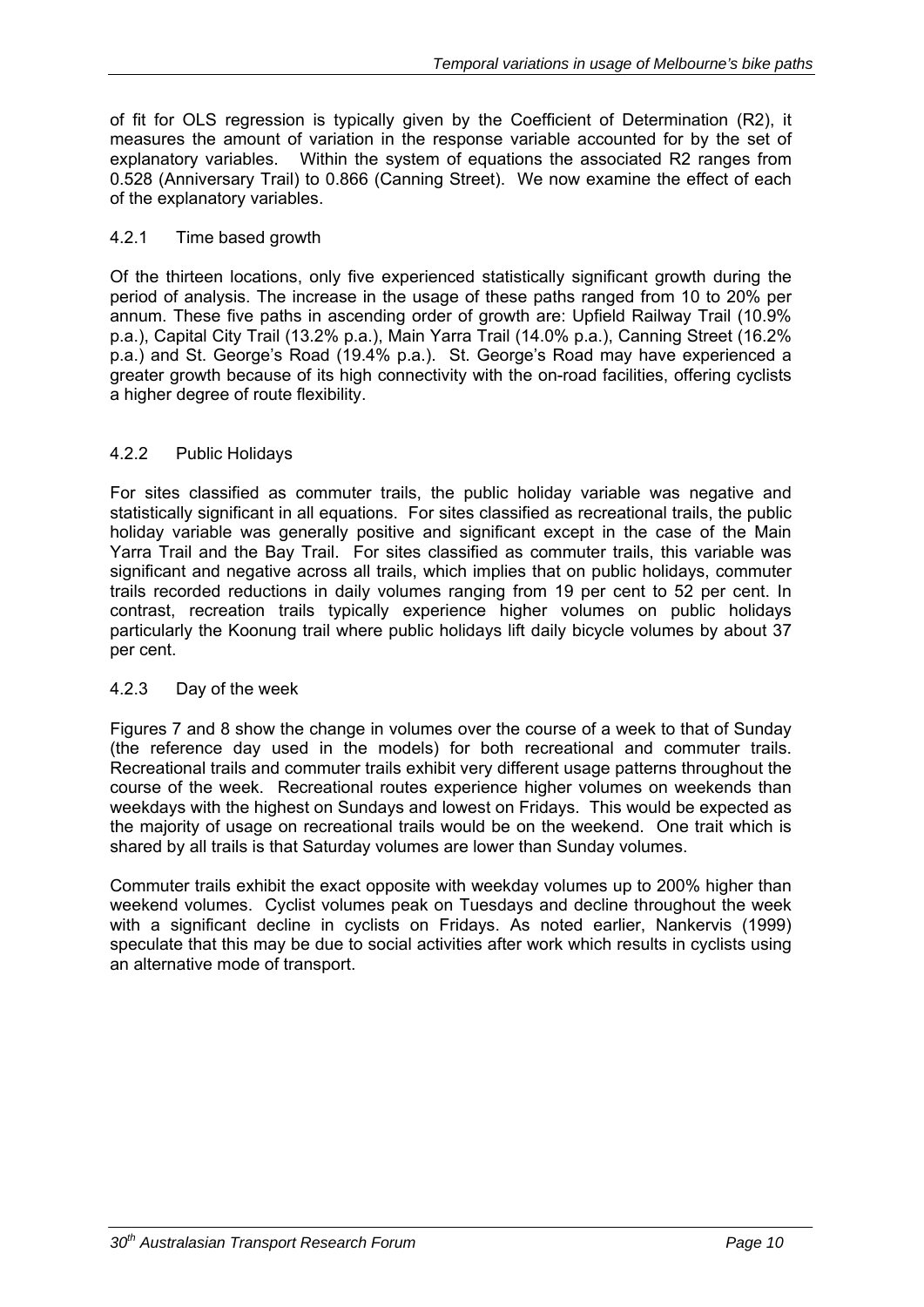| able 4: Regression results |         |                       |               |                                 |                       |                 |                         |                        |                              |                |                 |                            |          |          |          |          |          |
|----------------------------|---------|-----------------------|---------------|---------------------------------|-----------------------|-----------------|-------------------------|------------------------|------------------------------|----------------|-----------------|----------------------------|----------|----------|----------|----------|----------|
| Trail                      | Const   | Time                  | <b>Public</b> | Rain (Base: None,               |                       | <b>Sunshine</b> | Apparent                |                        | Wind<br>(Base:<br>(kph)      |                | Light,          | Day of Week (Base: Sunday) |          |          |          |          |          |
| $[\mathsf{R}^2]$           |         | Growth                | Holiday       | $0.2mm$<br>Light<br>$<$ 10 $mm$ | Heavy<br>$\geq 10$ mm | (hours)         | Temperature (C)<br>Temp | Temp <sup>^2</sup>     | ≤19kph)<br>Moderate<br>20-29 | Fresh<br>30-39 | Strong<br>40-62 | Mon                        | Tues     | Wed      | Thurs    | Fri      | Sat      |
| <b>RECREATIONAL TRAILS</b> |         |                       |               |                                 |                       |                 |                         |                        |                              |                |                 |                            |          |          |          |          |          |
| Anniversary                | 5.040   | $2.7 \times 10^{4}$   | 0.166         | $-0.137$                        | $-0.149$              | 0.036           | 0.093                   | $-0.003$               | 0.019                        | $-0.047$       | $-0.174$        | $-0.607$                   | $-0.645$ | $-0.740$ | $-0.737$ | $-0.732$ | $-0.426$ |
| [0.528]                    | (0.000) | (0.146)               | (0.014)       | (0.001)                         | (0.128)               | (0.000)         | (0.000)                 | (0.000)                | (0.639)                      | (0.354)        | (0.014)         | (0.000)                    | (0.000)  | (0.000)  | (0.000)  | (0.000)  | (0.000)  |
| Bay                        | 6.145   | $-5.7 \times 10^{-5}$ | 0.042         | $-0.210$                        | $-0.286$              | 0.050           | 0.095                   | $-0.002$               | $-0.081$                     | $-0.184$       | $-0.345$        | $-0.355$                   | $-0.332$ | $-0.359$ | $-0.452$ | $-0.584$ | $-0.271$ |
| [0.690]                    | (0.000) | (0.715)               | (0.493)       | (0.000)                         | (0.001)               | (0.000)         | (0.000)                 | (0.000)                | (0.026)                      | (0.000)        | (0.000)         | (0.000)                    | (0.000)  | (0.000)  | (0.000)  | (0.000)  | (0.000)  |
| Koonung                    | 5.464   | $-1.8 \times 10^{-4}$ | 0.317         | $-0.141$                        | $-0.201$              | 0.047           | 0.106                   | $-0.003$               | $-0.003$                     | $-0.016$       | $-0.070$        | $-0.604$                   | $-0.485$ | $-0.588$ | $-0.655$ | $-0.713$ | $-0.270$ |
| [0.673]                    | (0.000) | (0.308)               | (0.000)       | (0.000)                         | (0.031)               | (0.000)         | (0.000)                 | (0.000)                | (0.928)                      | (0.738)        | (0.261)         | (0.000)                    | (0.000)  | (0.000)  | (0.000)  | (0.000)  | (0.000)  |
| Main Yarra                 | 5.270   | $3.8 \times 10^{-4}$  | 0.023         | $-0.113$                        | 0.174                 | 0.038           | 0.124                   | $-0.004$               | $-0.041$                     | $-0.102$       | $-0.242$        | $-0.696$                   | $-0.596$ | $-0.693$ | $-0.722$ | $-0.845$ | $-0.325$ |
| [0.599]                    | (0.000) | (0.050)               | (0.770)       | (0.051)                         | (0.189)               | (0.000)         | (0.000)                 | (0.000)                | (0.438)                      | (0.111)        | (0.002)         | (0.000)                    | (0.000)  | (0.000)  | (0.000)  | (0.000)  | (0.000)  |
|                            |         |                       |               |                                 |                       |                 |                         | <b>COMMUTER TRAILS</b> |                              |                |                 |                            |          |          |          |          |          |
| Canning St.                | 5.725   | $4.4 \times 10^{-4}$  | $-0.728$      | $-0.110$                        | $-0.225$              | 0.016           | 0.052                   | $-0.001$               | $-0.012$                     | $-0.046$       | $-0.116$        | 1.082                      | 1.130    | 1.121    | 1.090    | 0.955    | 0.197    |
| [0.866]                    | (0.000) | (0.000)               | (0.000)       | (0.000)                         | (0.000)               | (0.000)         | (0.000)                 | (0.000)                | (0.648)                      | (0.153)        | (0.008)         | (0.000)                    | (0.000)  | (0.000)  | (0.000)  | (0.000)  | (0.000)  |
| Capital City               | 5.462   | $3.6 \times 10^{4}$   | $-0.213$      | $-0.153$                        | $-0.227$              | 0.032           | 0.083                   | $-0.003$               | $-0.040$                     | $-0.100$       | $-0.231$        | 0.256                      | 0.287    | 0.262    | 0.216    | 0.100    | $-0.223$ |
| [0.653]                    | (0.000) | (0.005)               | (0.000)       | (0.000)                         | (0.001)               | (0.000)         | (0.000)                 | (0.000)                | (0.173)                      | (0.008)        | (0.000)         | (0.000)                    | (0.000)  | (0.000)  | (0.000)  | (0.031)  | (0.000)  |
| Footscray                  | 5.956   | $2.1 \times 10^{-4}$  | $-0.395$      | $-0.155$                        | $-0.202$              | 0.030           | 0.069                   | $-0.002$               | $-0.006$                     | $-0.065$       | $-0.142$        | 0.454                      | 0.487    | 0.447    | 0.389    | 0.211    | $-0.262$ |
| [0.690]                    | (0.000) | (0.154)               | (0.000)       | (0.000)                         | (0.009)               | (0.000)         | (0.000)                 | (0.000)                | (0.838)                      | (0.106)        | (0.010)         | (0.000)                    | (0.000)  | (0.000)  | (0.000)  | (0.000)  | (0.000)  |
| Gardiners                  | 6.676   | $-5.3 \times 10^{-5}$ | $-0.437$      | $-0.142$                        | $-0.008$              | 0.019           | 0.062                   | $-0.002$               | $-0.030$                     | $-0.108$       | $-0.149$        | 0.192                      | 0.290    | 0.258    | 0.209    | 0.051    | $-0.189$ |
| [0.589]                    | (0.000) | (0.734)               | (0.000)       | (0.003)                         | (0.943)               | (0.001)         | (0.000)                 | (0.000)                | (0.515)                      | (0.046)        | (0.025)         | (0.005)                    | (0.000)  | (0.000)  | (0.003)  | (0.448)  | (0.005)  |
| North Bank                 | 6.438   | $-1.7 \times 10^{-4}$ | $-0.432$      | $-0.176$                        | $-0.278$              | 0.037           | 0.090                   | $-0.002$               | 0.011                        | $-0.042$       | $-0.071$        | 0.281                      | 0.314    | 0.225    | 0.190    | 0.027    | $-0.303$ |
| [0.599]                    | (0.000) | (0.342)               | (0.000)       | (0.000)                         | (0.003)               | (0.000)         | (0.000)                 | (0.000)                | (0.769)                      | (0.403)        | (0.283)         | (0.000)                    | (0.000)  | (0.000)  | (0.002)  | (0.654)  | (0.000)  |
| South Bank                 | 5.469   | $9.5 \times 10^{-5}$  | $-0.413$      | $-0.085$                        | $-0.242$              | 0.033           | 0.097                   | $-0.002$               | 0.039                        | 0.012          | $-0.053$        | 0.372                      | 0.372    | 0.346    | 0.321    | 0.096    | $-0.062$ |
| [0.631]                    | (0.000) | (0.537)               | (0.000)       | (0.001)                         | (0.003)               | (0.000)         | (0.000)                 | (0.000)                | (0.249)                      | (0.780)        | (0.368)         | (0.000)                    | (0.000)  | (0.000)  | (0.000)  | (0.071)  | (0.247)  |
| St. Georges                | 5.315   | $5.3 \times 10^{-4}$  | $-0.532$      | $-0.123$                        | $-0.185$              | 0.022           | 0.048                   | $-0.001$               | $-0.006$                     | $-0.048$       | $-0.055$        | 0.735                      | 0.811    | 0.770    | 0.748    | 0.620    | 0.069    |
| [0.812]                    | (0.000) | (0.000)               | (0.000)       | (0.000)                         | (0.002)               | (0.000)         | (0.000)                 | (0.000)                | (0.816)                      | (0.138)        | (0.264)         | (0.000)                    | (0.000)  | (0.000)  | (0.000)  | (0.000)  | (0.094)  |
| <b>Tram 109</b>            | 5.592   | $-2.0 \times 10^{-4}$ | $-0.292$      | $-0.139$                        | $-0.240$              | 0.033           | 0.069                   | $-0.002$               | $-0.029$                     | $-0.072$       | $-0.159$        | 0.208                      | 0.255    | 0.201    | 0.140    | 0.039    | $-0.177$ |
| [0.646]                    | (0.000) | (0.110)               | (0.000)       | (0.000)                         | (0.001)               | (0.000)         | (0.000)                 | (0.000)                | (0.299)                      | (0.047)        | (0.001)         | (0.000)                    | (0.000)  | (0.000)  | (0.002)  | (0.381)  | (0.000)  |
| Upfield                    | 4.921   | $3.0 \times 10^{-4}$  | $-0.422$      | $-0.119$                        | $-0.144$              | 0.026           | 0.077                   | $-0.002$               | $-0.030$                     | $-0.061$       | $-0.175$        | 0.605                      | 0.631    | 0.608    | 0.548    | 0.431    | $-0.056$ |
| [0.751]                    | (0.000) | (0.018)               | (0.000)       | (0.000)                         | (0.032)               | (0.000)         | (0.000)                 | (0.000)                | (0.270)                      | (0.080)        | (0.000)         | (0.000)                    | (0.000)  | (0.000)  | (0.000)  | (0.000)  | (0.200)  |

KEY: Shaded boxes correspond to insignificant parameters at a 5% significance level, note that the associated p-values are presented in parenthesis and the model Coefficient of Determination ( $R^2$ ) is given in brackets.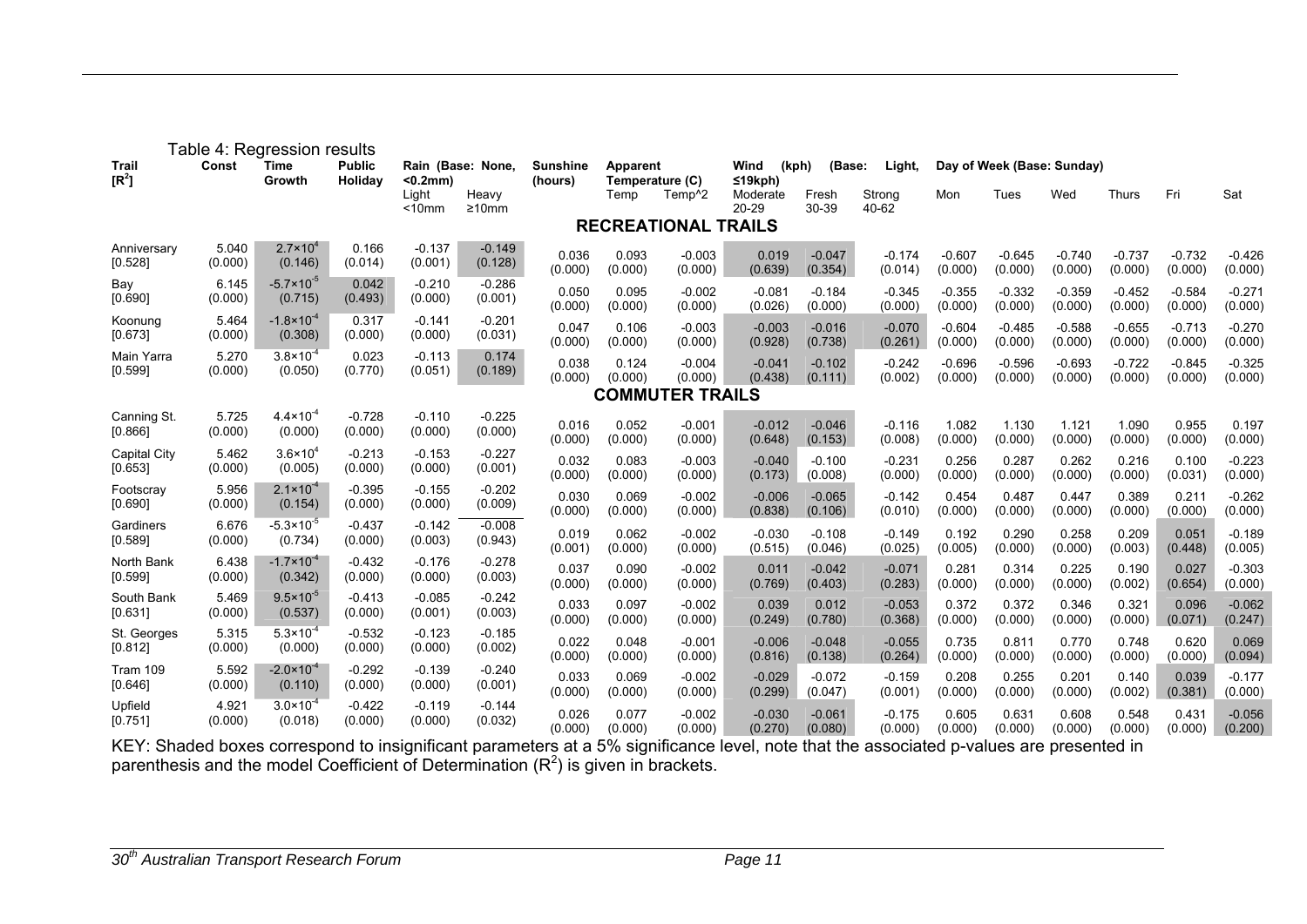

Figure 7: Change in cyclist volumes over the week (recreational trails)



Figure 8: Change in cyclist volumes over the week (commuter trails)

### 4.2.4 Weather

The effects of weather varied widely across sites, particularly for wind and rain. Some sites, due to their physical location were more susceptible to weather effects, while at other sites, these effects were minimal. The effects of sunshine were minimal, ranging between 1.5 and 5% increases per additional hour of sunshine.

Rain was the biggest deterrent with all models reflecting reductions in cyclist volumes in response to light rain. Light rain deterred between 8 and 19% of all cyclists while heavy rain only one-third more (13 to 25%). This is consistent with Keay's (1992) findings that there is a sharp decline at the slightest hint of rain followed by much steadier reductions. These results differ from Nankervis' (1999) study where 67% of cyclists indicated they would not ride in heavy rain and with Burke et al's (2006) conclusion that rainfall does not affect non-motorised transport use.

The effect of wind is only felt at 9 of the 13 sites. Cyclist numbers at the majority of the 9 sites did not change under moderate or fresh winds, with decreases only under strong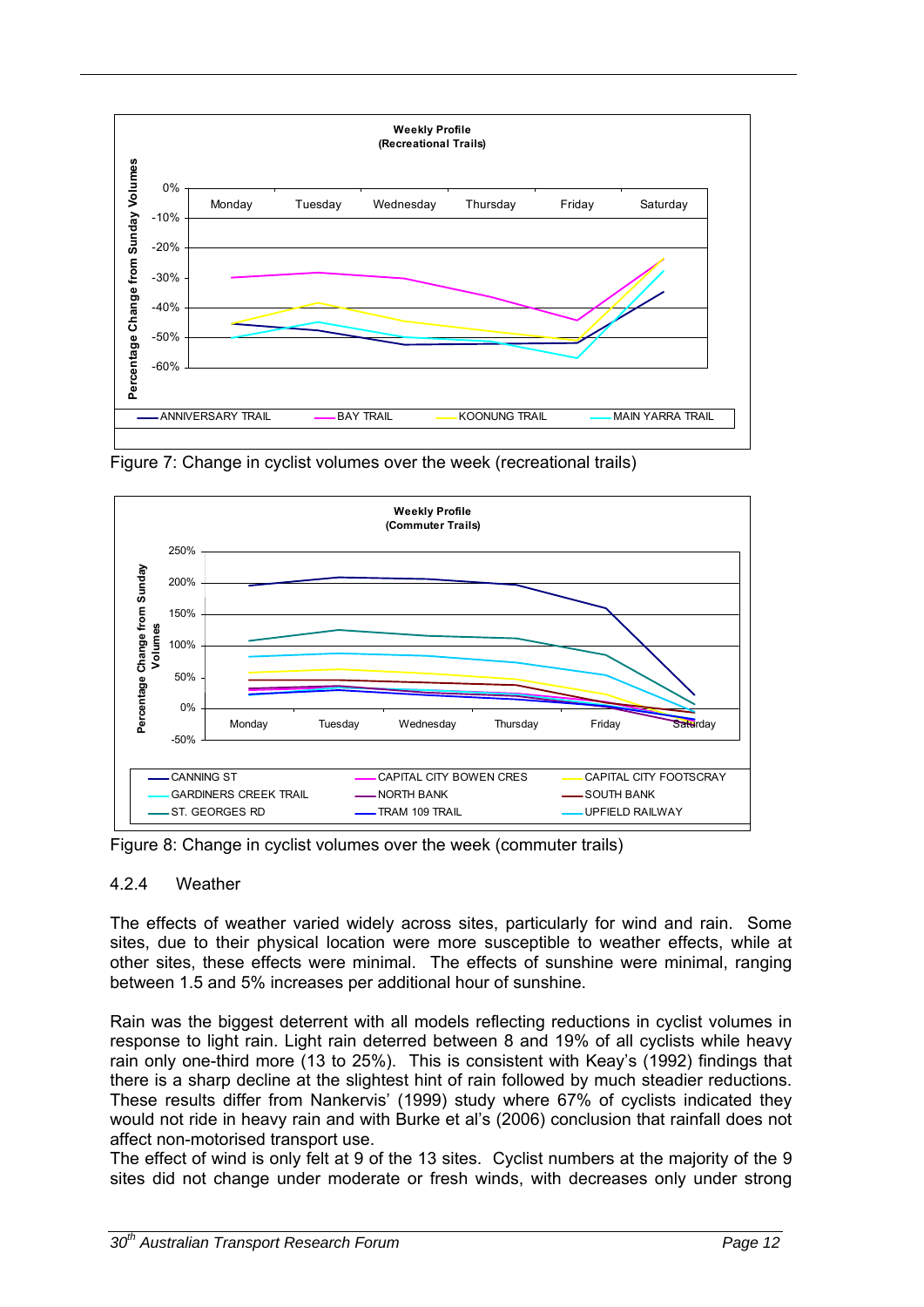winds, again confirming the results of Keay (1992). The Bay Trail, a site which has a clear recreational usage profile, was particularly sensitive to both wind and rain, with significant decreases under moderate winds and light rain. Figure 9 summarises the combined effects of wind and rain on each site. Light rain has been chosen to highlight likely conditions in Melbourne. It can be seen that the Bay Trail is most sensitive to changes in the weather, under strong wind and light rain, cyclist numbers on the Bay Trail reduce by 48%.



Figure 9: Wind effects under light rain

### 4.2.5 Temperature

The functional form allows for a non-linear effect to capture the different impact of low and high temperatures. The parabolic term for temperature in the regression model is as follows:

$$
\sum_{m=1}^{2} \beta_{iATEMP,m} ATEMP_t^m = \beta_{iATEMP,1} ATEMP_t + \beta_{iATEMP,2} ATEMP_t^2 + constant \tag{3}
$$

Using this equation it is possible to identify the point at which a one degree rise in air temperature would result in the biggest increase in cyclist volumes, i.e. the turning point of the parabola. This temperature is coined the ideal riding temperature. It is calculated by setting the partial derivate of daily volumes with respect to temperature to zero, i.e.

solving 
$$
\frac{\partial \log_e(Q_{it})}{\partial ATEMP_t} = 0
$$
, yields:  $ATEMP_{iMAX} = -\frac{\beta_{iATEMP,1}}{2\beta_{iATEMP,2}}$ .

A comfortable riding range was also calculated. It was calculated by solving  $\beta_{\text{IATEMP},1}$  *ATEMP*<sub>t</sub> +  $\beta_{\text{IATEMP},2}$  *ATEMP*<sub>t</sub><sup>2</sup> + *constant* = 0 and then converting the solution back into air temperature using Equation 1, where the constant is given by the combination of the other weather effects, with substitutions made for a typical day in Melbourne, that is values used for relative humidity (63.5%), wind speed (20.4 km/h, i.e. moderate winds), hours of sunshine (8.0 hours) and light rain conditions (Bureau of Meteorology, 2007). Figure 10 summarises temperature effects on cyclists for a typical day in Melbourne for both recreational (excluding the Bay Trail) and commuter routes. Note that a separate curve has been produced for the Bay Trail as this trail was more sensitive to weather effects than other sites. The comfortable riding temperature range is given by the range of temperatures with which the effect is positive, i.e. between 14 and 41 degrees Celsius, with the ideal riding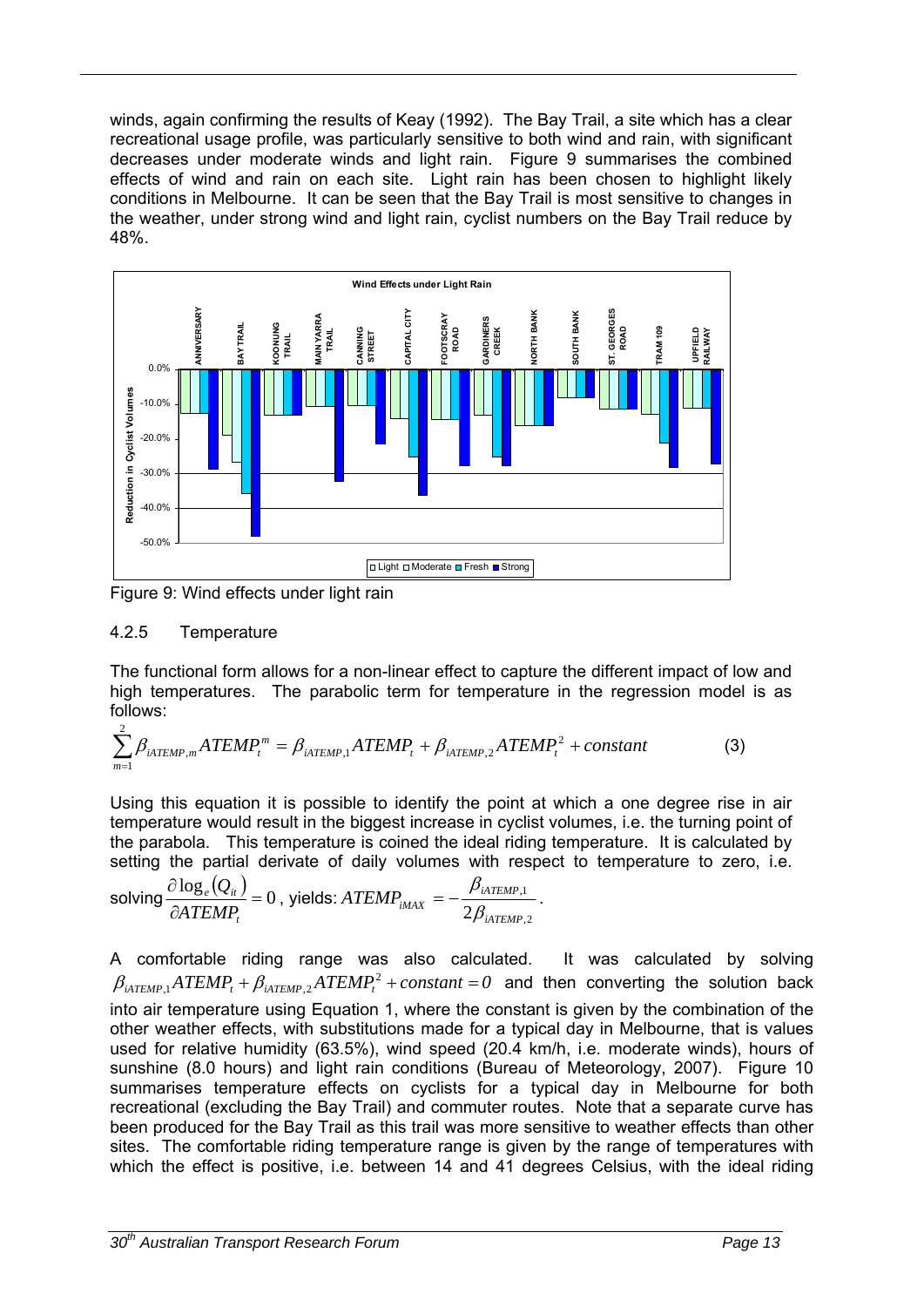temperature approximately 28 degrees Celsius. It should be noted that the effect is not symmetric; the effect diminishes more quickly after the ideal riding temperature.



Figure 10: Percentage change in cyclist volume as a function of temperature

# **5 Conclusions and Research Directions**

This paper has quantified the temporal variability in usage of Melbourne's bicycle paths. It is clear from the usage data that on weekdays the paths could be classified into two groups, one with a stronger commuter profile and the other more characteristics of a recreational character. A range of climatic variables were found explain the variability in usage of the bicycle paths. Rain and wind were found to suppress ridership volumes with light rain and strong winds the greatest deterrents. Temperature was found to have a nonlinear effect, reflecting lower bicycle volumes at low and high temperatures.

It would be useful to undertake further testing of the model described in this paper by examining its predictive ability by drawing on more recent ridership and climatic data. Use of more sophisticated models such as time series cross section models may be useful in overcoming the limitations the method used, in which, issues such as panel heteroskedasiticity, serial autocorrelation and contemporaneous correlation can be accounted for. There would also be scope to include other variables into the model such as fuel prices and measures of network connectivity to either other bicycle routes or train stations (which vary by location).

# **6 References**

Austroads (1999), *Guide to Traffic Engineering Practice: Part 14 Bicycles*, Standards Australia, Sydney.

Aultman-Hall, L., Hall, F. and Baetz, B. (1997) Analysis of Bicycle Commuter Routes using Geographic Information Systems: Implication for Bicycle Planning. *Transportation Research Record: Journal of The Transportation Research Board*, Vol 1578, pp. 102-110.

Barton, T. (2006), Planning, designing and delivering effective bicycle networks in Victoria, *Australian Institute of Transport Planning and Management Incorporated: Proceedings of the 2006 AITPM National Conference*, Melbourne, pp. 271 – 285.

Bureau of Meteorology (2007), [URL: http://www.bom.gov.au], Accessed May 2007.